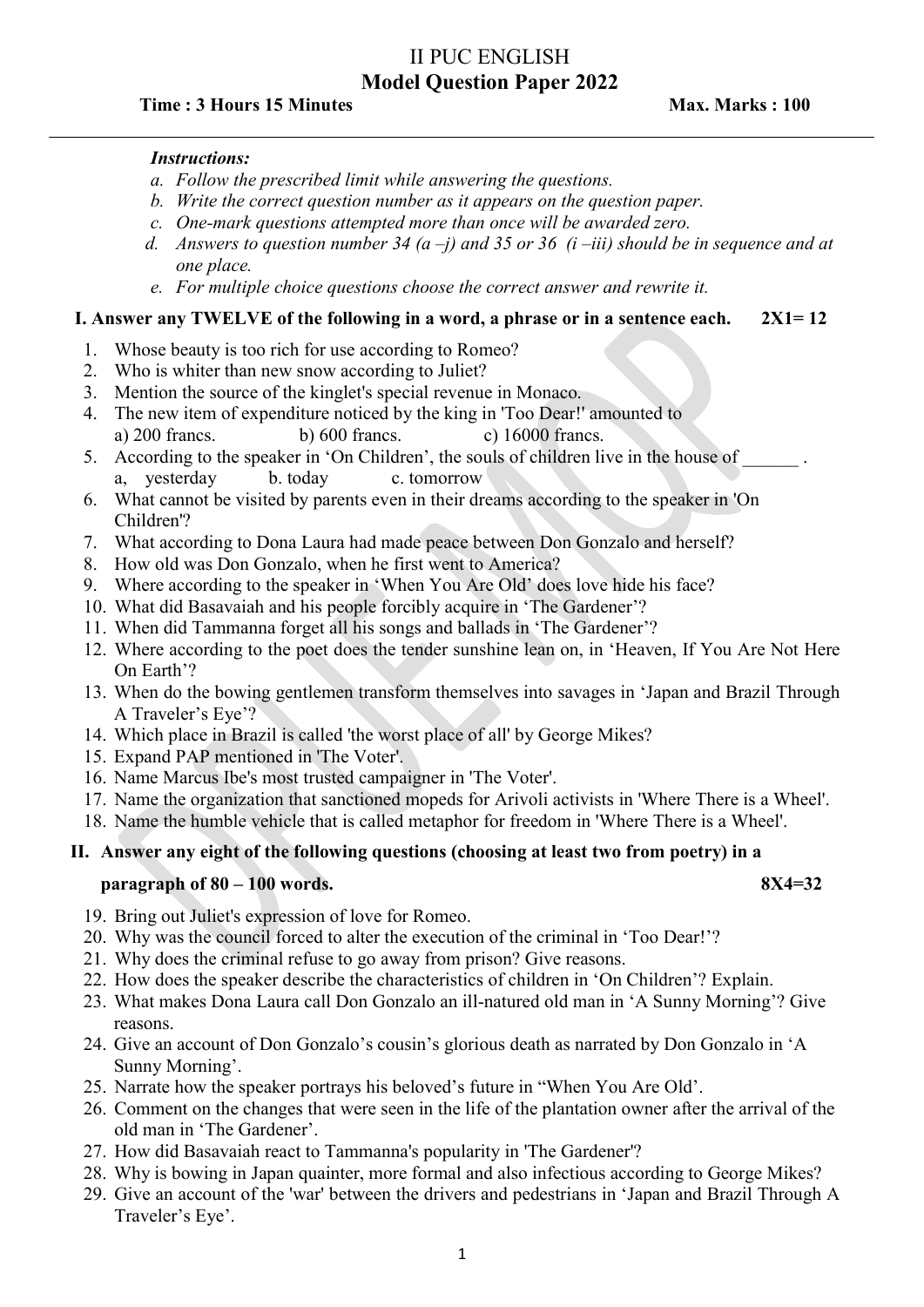- 30. What is 'whispering campaign' and how does Roof conduct it in 'The Voter'?
- 31. Describe Roof's meeting with the POP campaigner in 'The Voter'.
- 32. Explain the economic benefits of cycling in the life of rural women of Pudukkottai as presented in, 'Where There Is A Wheel'.

#### III. Answer the following in about 200 words.  $1x6 = 6$

33. 'You can't build stone palaces by honest labour'. Is this true in the case of the king of Monaco? Discuss.

#### OR

'Heaven is to be created on earth by human effort'. How is this brought out in 'Heaven, If You Are Not Here On Earth'?

### OR

How does the bicycle prove to be a tool of change for rural women in 'Where There Is A Wheel'. Explain.

#### IV. Read the following passage and answer the questions set on it.  $10x1=10$

During the New Stone Age, around 7000 years ago, man learnt the use of wool to make fibre. It gave man his first alternative to wearing animal skins. It was followed by the use of flax and cotton.

In Egypt, wool was thought to be unclean. Therefore mummies from 3400 BC have been found wrapped in linen shrouds. These shrouds were made from flax. Flax is a plant bearing blue flowers. It is grown for its stems and seeds. Cotton was used in India in 3000 BC. Cotton fabrics from around 2000 BC have been found in Peru.

Two processes are needed to turn fibres like wool, flax and cotton into cloth. The first is spinning. Here the fibres are twisted together to form a yarn. The second is weaving. Here two sets of yarn are interwoven at right angles to form a fabric.

Spinning was traditionally a woman's task, hence the term spinster for an unmarried woman. Weaving was done by men. Before the Industrial Revolution, when spinning was all done by hand, it took the combined output of five to eight spinsters to keep one weaver employed. In one day a woman could spin about 550 yards (500 m) of wool.

The most important of the animal fibres is sheep's wool. Most wool fibres are from one inch to eight inches long. Flax is a fibre found in the stem of the flax plant. The fibre is extracted by splitting the stalk and soaking the fibres in water for several weeks to separate the fibres from one another. These fibres are from six inches to three feet long. Cotton fibres grow in the seedpod of the cotton plant. They are much shorter than flax. They measure from three mm to sixty five mm.

Other plant fibres include jute and hemp. Jute is made from the jute plant and used for making sacks, bags and carpet backings. Hemp is made from the cannabis plant and used to make sailcloth, canvas and tarpaulins.

There is one most unusual plant fibre. It was made from stinging nettles, a plant which has leaves with short hair that sting. Mary, Queen of Scotland slept in sheets made from the fine linen they produced.

#### 34. Answer the following in a word, a phrase or a sentence each.

- a. When did man learn the use of wool to make fibre?
- b. Where was wool thought to be unclean ?
- c. Flax is grown for its
	- a) grain and corn. b) fruits and flowers. c) stems and seeds.
- d The people who used cotton in 3000 BC were a) Egyptians. b) Indians. c) Peruvians.
- e. Name one of the two processes to turn fibre into cloth.
- f. Traditionally, weaving was the task of a) children. b) women. c) men.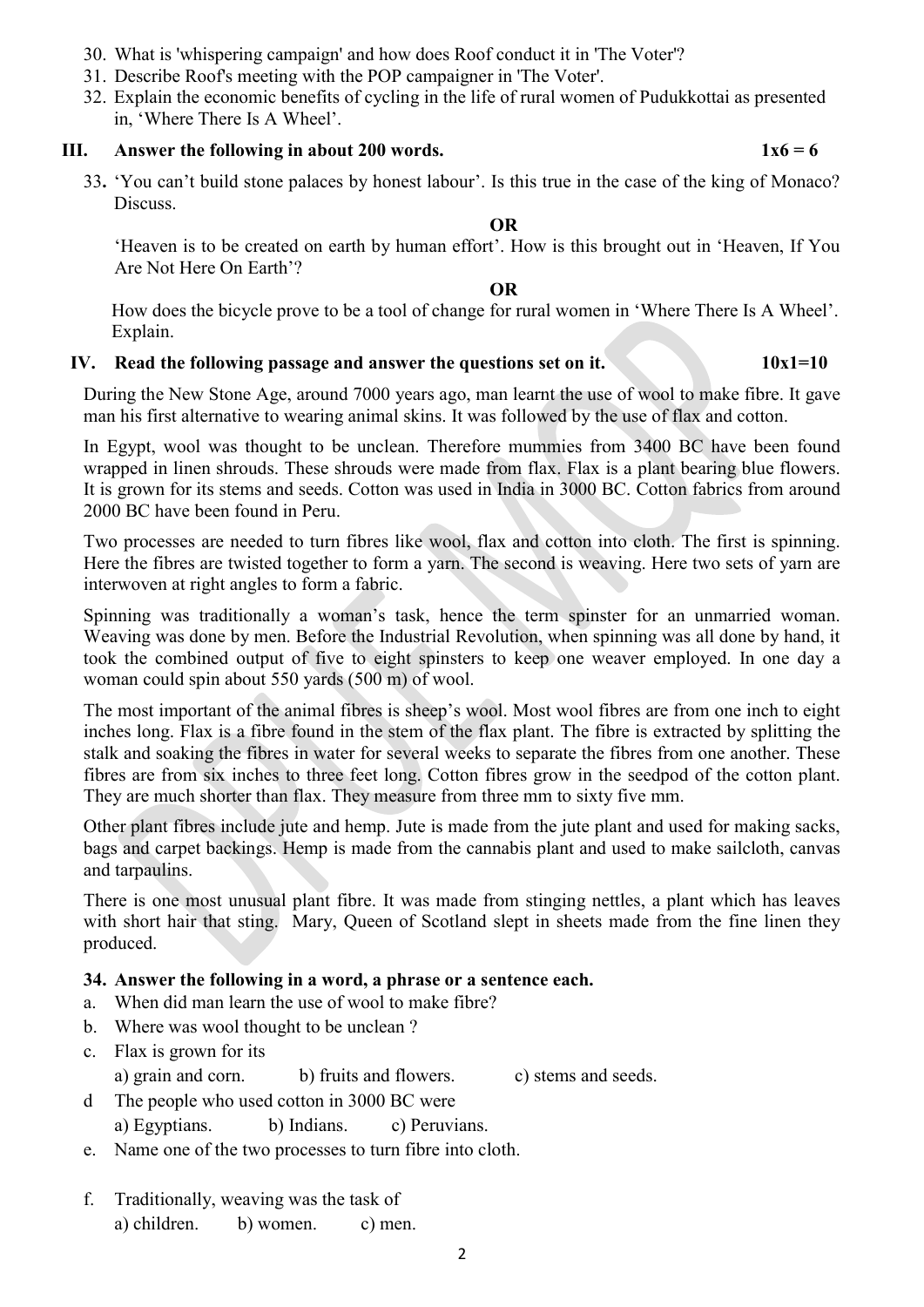- g. How much could a woman spin in one day ?
- h. Which of the plant fibres is used to make tarpaulins ?
- i. Who slept in sheets made from stinging nettles ?
- j. Form antonym of 'employed' by adding prefix.

#### Read the following lines and answer the questions: (Any One with 3 Questions)  $3X1 = 3$

- 35. I met a traveler from an antique land Who said: two vast and trunk less legs of stone Stand in the desert. Near them on the sand, Half sunk, a shatter'd visage lies, whose frown…
	- i. Whom did the speaker meet?
	- ii. Where did the traveler come from?
	- iii. What lies half sunk on the sand?
- 36. Lord, I am so tired. Tired I entered this world. Far have I wandered since the cock crew, And the road to school is steep.
	- i. Who is addressed in the poem?
	- ii. What time of day does 'since the cock crew' suggest?
	- iii. How is the road to school according to the speaker?

## V. 37.Complete the following by filling in the blanks using the right form of the verb given in

#### $brackets:$   $3X1 = 3$

The Prince agreed to this, and the matter (arrange). There was a small lock-up where people (keep) temporarily. The young fellow (put) there.

#### 38. Report the following conversation.  $5X1 = 5$

|             | Don Gonzalo : I want a bench to myself.   |
|-------------|-------------------------------------------|
| Juanito     | There is none.                            |
| Don Gonzalo | $\therefore$ That one over there is mine. |
| Juanito     | : There are three priests sitting there.  |
| Don Gonzalo | $\therefore$ Rout them out.               |
|             |                                           |

#### 39. Complete the following dialogue.  $4X1=4$

| (At a store) |                |                                       |  |  |  |  |
|--------------|----------------|---------------------------------------|--|--|--|--|
| Kiran        |                | , do you work here?                   |  |  |  |  |
|              |                | (Starting conversation with stranger) |  |  |  |  |
| Assistant :  |                | Yes, I do.<br>? (Offering help)       |  |  |  |  |
| Kiran        | $\ddot{\cdot}$ | Do you have children's sweaters?      |  |  |  |  |
| Assistant :  |                | Yes, they are over there by the wall. |  |  |  |  |
| Kiran        |                | (Asking for price)                    |  |  |  |  |
| Assistant :  |                | It's $300$ rupees.                    |  |  |  |  |
| Kiran        | $\ddot{\cdot}$ | Here you are.                         |  |  |  |  |
| Assistant    | $\ddot{\cdot}$ | (Expressing gratitude)                |  |  |  |  |

- 
- 
-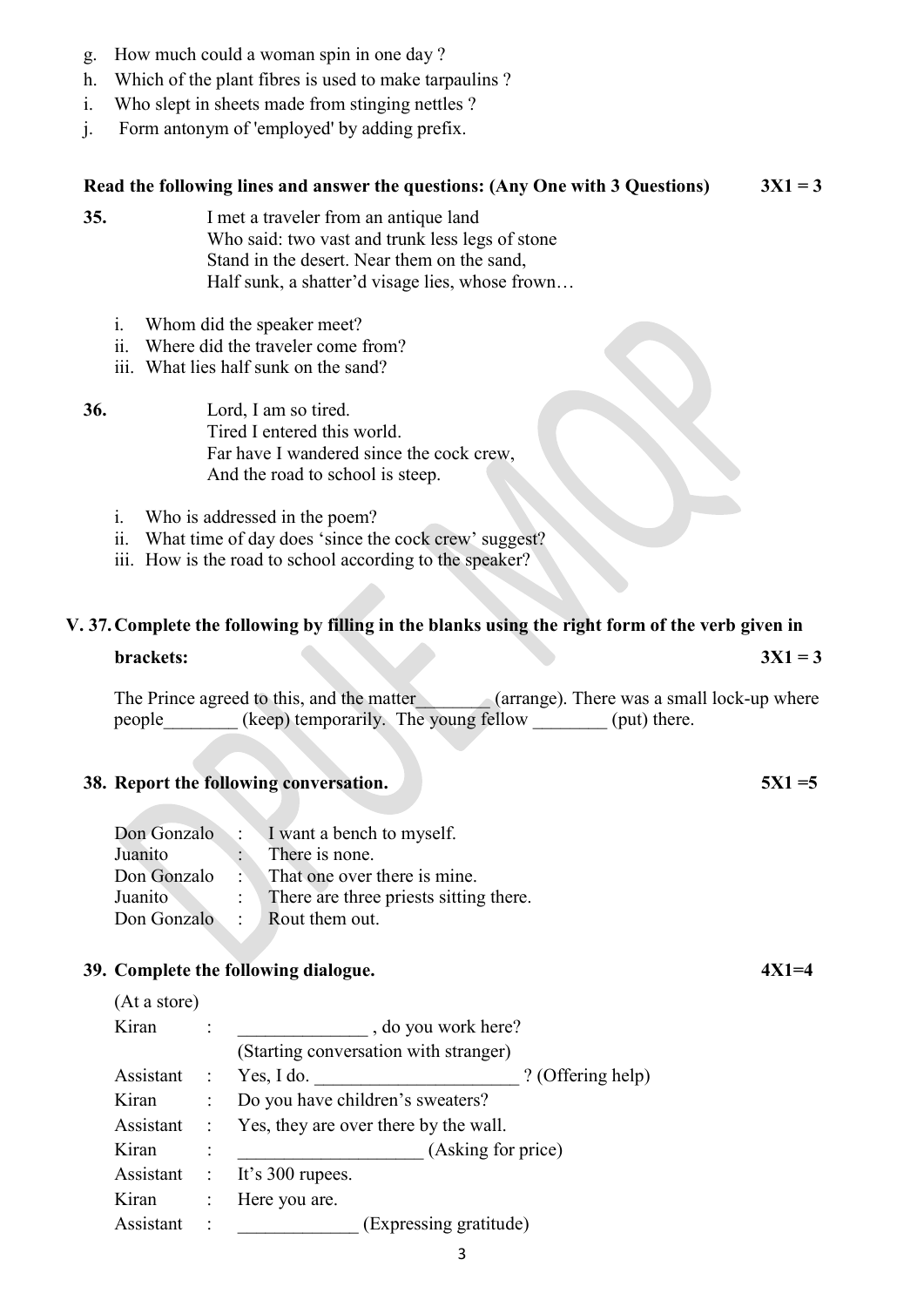### 40. Fill in the blanks by choosing the appropriate expression given in brackets.  $2X1=2$

Tammanna \_\_\_\_\_\_\_ everything and went to a far off place. Basavaiah was left with no reason to live. After some time he  $\qquad \qquad$ .

(gave up, chanced upon, passed away)

## 41. Fill in the blanks with the right linker:  $4X1 = 4$

The death sentence was altered to life imprisonment. This would enable the Prince to show his mercy \_\_\_\_\_\_\_\_\_ it would come cheaper. But implementing the sentence was a difficult task there was no strong prison fit for permanent use. \_\_\_\_\_\_\_\_\_ they managed to find a place \_\_\_\_\_\_\_\_\_\_ would serve the purpose.

(because, and, which, however)

# VI. 42. Read the following passage and make notes by drawing and filling in the boxes given

#### below:  $8X\frac{1}{2} = 4$

Our earliest ancestors, the hominids lived in Africa as they evolved into an upright posture and learned to make tools, around 1000,000 years ago. They became known as modern people or Homo sapiens. These people are sometimes called prehistoric, because they lived long before recorded history. From fossil evidence, we know they found food by gathering and hunting, made simple clothes and built shelters out of local materials. People lived like this for thousands of years. Around 9000 BC, for the first time, people in West Asia started to produce their food by farming.



43. Write a letter of application in response in the following advertisement which appeared in The Times of India' dated  $21<sup>st</sup>$  January 2022.